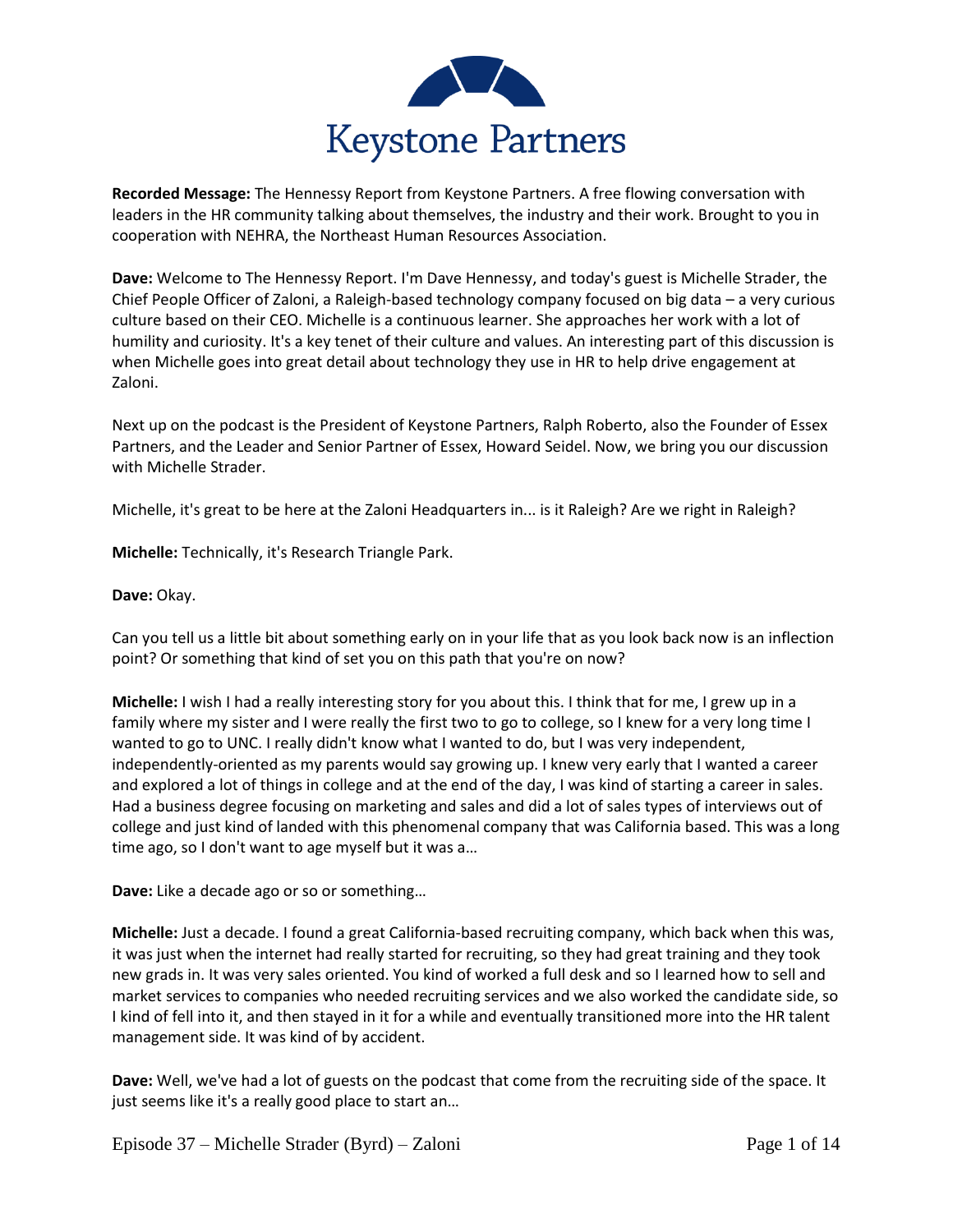

**Michelle:** It is.

**Dave:** …HR career.

**Michelle:** I think recruiters have an opportunity uniquely when it comes to the talent strategy roadmap and talent management roadmap, too. As you think about where that all begins, it's about getting the right people in the right seats on the bus at the right time. Recruiters have a unique vantage point in not only doing that but learning the business and learning how the business really works and runs and working with hiring managers.

**Dave:** Right, because they have to tell that story.

**Michelle:** They do. They have to tell that story for the job and the story of the company and the story to get candidates excited about wanting to be a part of our journey, so I think recruiters are one of the most important roles in the company.

**Dave:** Right, and then as you think about that perspective now as you're thinking about, "Okay, how are we going to attract employees?" You still have that hat on. It's like, "I need to have that story, that value proposition, that employment brand so my recruiters can go bring the right talent into Zaloni."

**Michelle:** Exactly. It's one of the roles in the teams and the organizations, the HR teams that I've built in HR organizations that is critically important and it's where really the HR business partner function starts, and I think it's one of the hardest jobs in a company.

**Dave:** I'm sure.

**Michelle:** Especially in the labor market that we're in now, so…

**Dave:** It is.

**Michelle:** …very important.

**Dave:** I don't know if we've been in a tougher, more competitive seller's market from the employment standpoint.

**Michelle:** It's been a while since it's been this tight.

**Dave:** Maybe back when you were working in that…

**Michelle:** When I just started…

**Dave:** That's right.

**Michelle:** …it was similar, but I think this is actually a little bit harder.

Episode 37 – Michelle Strader (Byrd) – Zaloni Page 2 of 14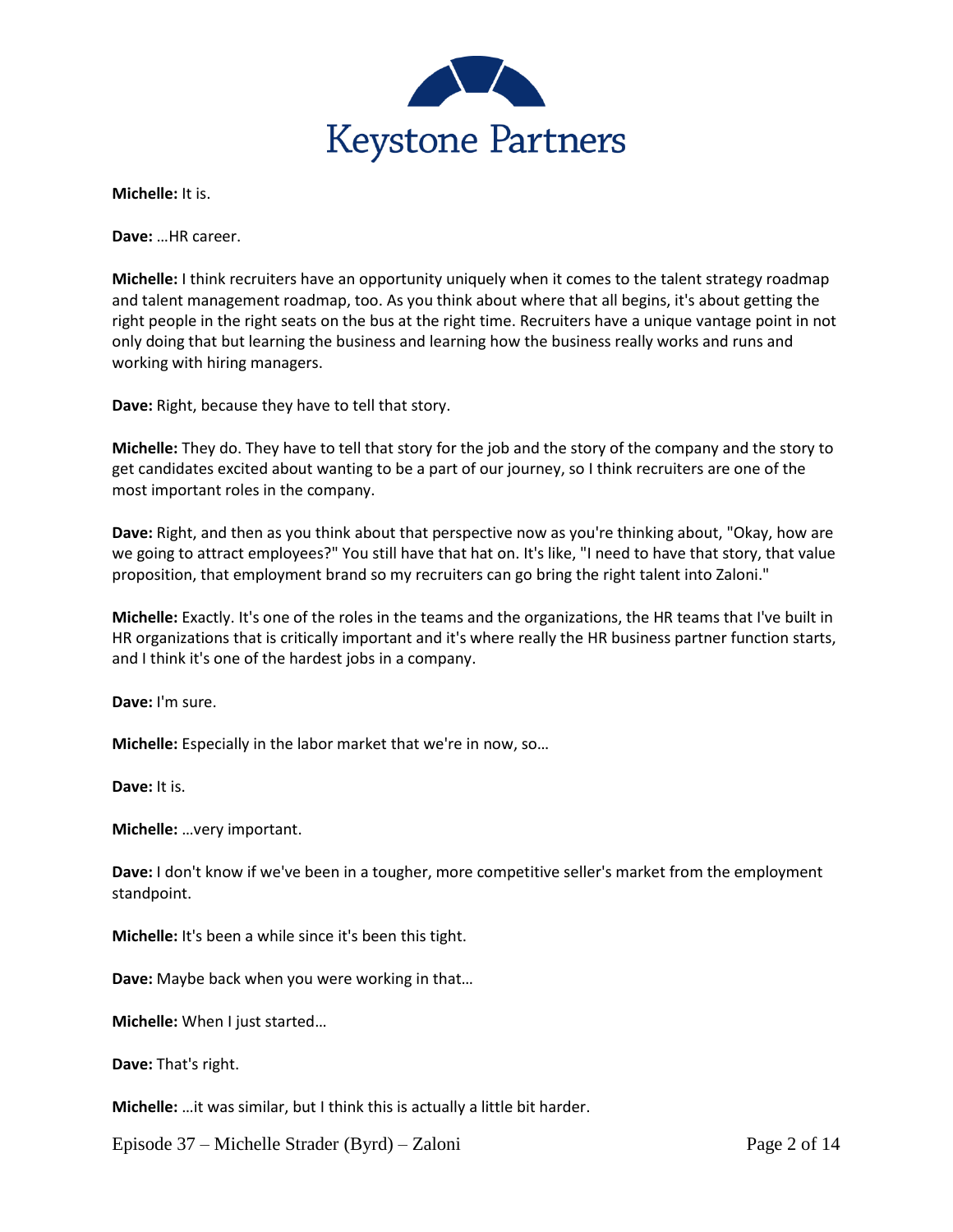

**Dave:** In a growing market.

Some success... we'll start with some really good news. Last year, Zaloni was on the *Forbes* Best Big Data Companies to Work For List and Best CEOs to Work For in 2018. Congratulations.

**Michelle:** Thank you. We're very excited about that.

**Dave:** You also opened a new headquarters here. You just gave me a tour. Incredible space. I really like the design. It's kind of funky. A good blend of open spaces and private spaces and different sizes. Do you want to talk a little bit about this space and this park that you're in?

**Michelle:** Yeah, yeah, I'd love to. We're super excited about being at The Frontier. The Frontier is a community here in Research Triangle Park managed by Research Triangle Foundation and they had a vision. This is all old IBM workspace that... IBM has been in RTP for decades and the space has gone through a couple of different tenants. IBM used to be here and then it kind of went dark for a while and didn't get a lot of love and attention as space goes.

RTF, or Research Triangle Foundation, purchased it as the new landlords and has really been working over the last I think like five years maybe doing a reset and taking this old space that was very antiquated and very uninteresting and they're working to transform it into a community here in RTP for emerging companies in all vertical industries to come in and focus not on really high-end expensive rents with few amenities, but a community of similar types of companies that can enjoy the community that they're working to create. There's a dog park, there's a hammock park. There's a game area. There's food truck rodeos on Fridays. They do tenant appreciation. We just had a huge food truck rodeo picnic celebration.

**Dave:** That's for all these buildings?

**Michelle:** For all the tenants. There's four or five buildings. Only... I think about half of them have been redone. They're not certainly fully occupied, but they're on their way, which is exciting. We're here in Building 600 and we have just really loved being a part of the community so far and we're still only about three months in, so we're excited for the future and there's a lot of cool stuff coming, too. They've been great to us.

**Dave:** That's great. You wouldn't know that... you just mentioned how it was antiquated. Just driving in here, you wouldn't know that it was…

**Michelle:** They've done a lot of work.

**Dave:** They really have.

**Michelle:** They've done a lot of work, so we're super thrilled and they've been very kind to us and our team. The idea for the space was, our prior space wasn't quite this nice, we'd been in it for a while and it was pretty low-key and really focused on growing the business and scaling when it made sense for the

Episode 37 – Michelle Strader (Byrd) – Zaloni Page 3 of 14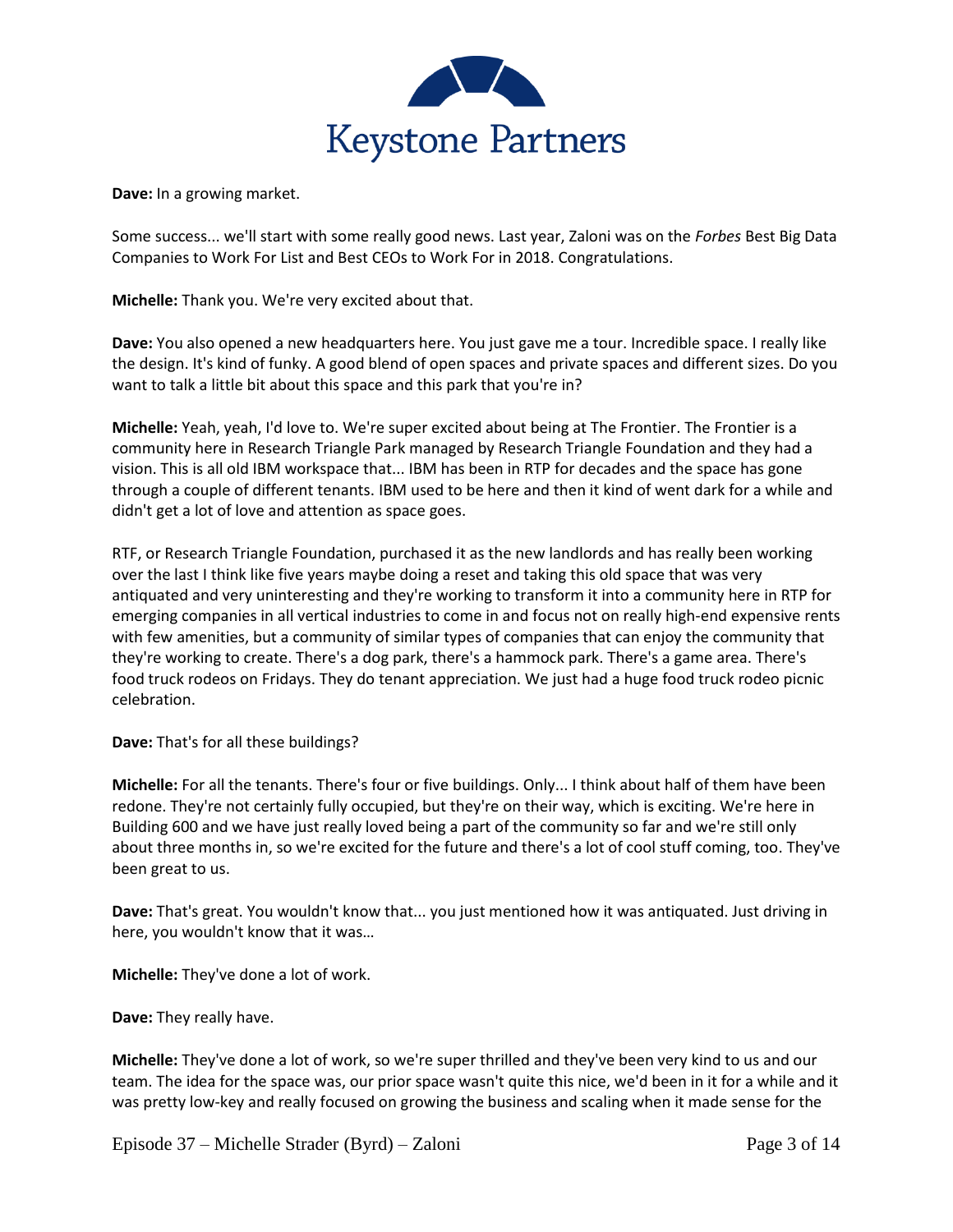

company, and so we knew about 18 months ago. This was about six months into my tenure with the company, that our lease was coming up for renewal and we wanted to really think about the future. Think about the trajectory of what we wanted to look and feel like as a company and culturally and just wanted to create a space where our employees could come in and feel like they could collaborate and innovate.

We're in a very high innovation industry in big data and we wanted our space to really represent that more, and so we took a lot of time to think about it and looked at a lot of properties locally and worked with a phenomenal architect here locally out of Durham, Alliance Architecture, so they partnered with us and a project team to build space that was functional but also open, collaborative, high energy, lots of natural light, lots of opportunity for employees to feel like they could really come in and have fun while they did some really cool work.

**Dave:** I see there's a photography wall where you have sort of a competition.

**Michelle:** Our photo wall.

**Dave:** Since you have employees all over the world and it's only 25% of your employees are here so they're…mostly all of them represented on the artwork on the wall.

**Michelle:** Mostly in India... we have employees in three countries, India, two locations, Dubai, and then certainly here in the U.S., and we're in about seven or eight states here in the U.S., so a very globally distributed team. A photo contest, wanted to really think about decorating the space in a way that represented our global workforce and global kind of client list because we also have customers in all of those geos, which is great. I think the goal with the photo wall was to bring a piece of that into the headquarters so that the remote offices felt connection to the RTP space.

**Dave:** Michelle, what would you say the key role, or your philosophy, of being an HR leader is?

**Michelle:** For me, I very early in my career had some phenomenal mentors. I don't know a lot of people professionally who actually chose to go into HR. A lot of us like I did…

**Dave:** There are several.

**Michelle:** Several I'm sure, but usually it's very OD oriented and I think that there's some paths with some specialties within HR that you typically see, but a generalist like me, at least in my sphere I don't see it as much, which is fine. I had a lot of great mentors and I've been very lucky, but for me, when I talk about my own experience and the opportunities I've had and the types of companies I've had the opportunity to be a part of and grow with and experience with... I struggle with HR sometimes because I don't think of myself as an HR executive. I think of myself as a business leader, and I think sometimes our function struggles with getting the credibility and the trust kind of at the executive level for how we actually transform and create a competitive advantage for an organization and really help scale and grow a company.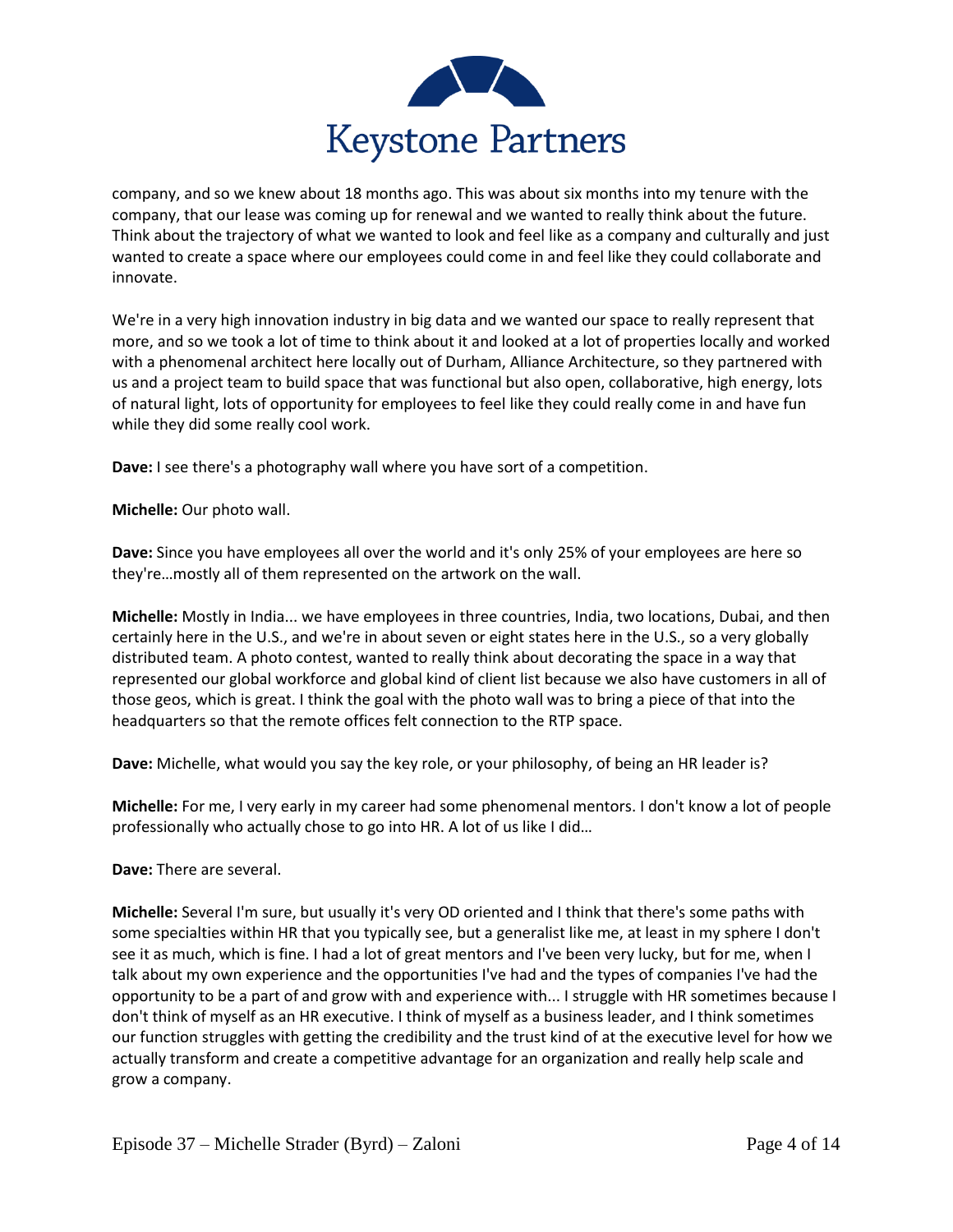

For me, when I think about joining a new organization, I'm always thinking about, how does the CEO or even the executive team view the role of the people leader in the business? Is it partner or pariah? I've had a couple of different experiences in that regard, but I've been very lucky. It's mostly been partner, but for me, it starts very early with a company appreciating and understanding very clearly – and sometimes I do have to coach and educate – it's not always the case that other executives have had phenomenal experiences with other HR teams, so sometimes you have to kind of reset for people the idea of how people leaders…

**Dave:** This is what my…I see my role…

**Michelle:** Exactly.

**Dave:** This is what I'm going to do to support our…

**Michelle:** This is how…

**Dave:** …organization.

**Michelle:** …I'm different from maybe what you've had in the past, and so to me it's that linkage to adding value to what the business is trying to accomplish in the market because your HR executives sit in a very unique spot and most, some, executives don't understand or appreciate it. Or they sit in a spot where they really are kind of the cog that the wheel goes around in terms of seeing and experiencing a lot of things that are happening in the company. If you go into an organization and you build the right trust and relationships, you really do become kind of central to understanding and knowing what's happening in all functional areas of the business.

For me, it's always been about framing that experience with my peers in the business to really help them understand if we work together and we have clear understanding of how my team and how I help them achieve their goals functionally that it'll be a great opportunity, a great place for everyone. Philosophically, I fall on I have to be a business partner. My team has to be a business partner, especially the executive level, which is why I'm really lucky I work for Ben [Sharma]. He's been phenomenally important in advocating for the types of change I think we need as a business and as a leader and this is his company. He's a Founder CEO, so he has been on this journey for two years with me and it's been really exciting and interesting and hard a lot of the time, too.

**Dave:** That's the most rewarding work, right?

**Michelle:** Yeah, yeah, exactly. For me philosophically, I want HR to get to a place as an industry where we are meaningful partners with the rest of our peer group and our peer group understands the real impact we can have on achieving business success.

**Dave:** We're talking about your business. For those that might not know the data business, the data management, data analytics, what's a data lake? Can you tell us what that is?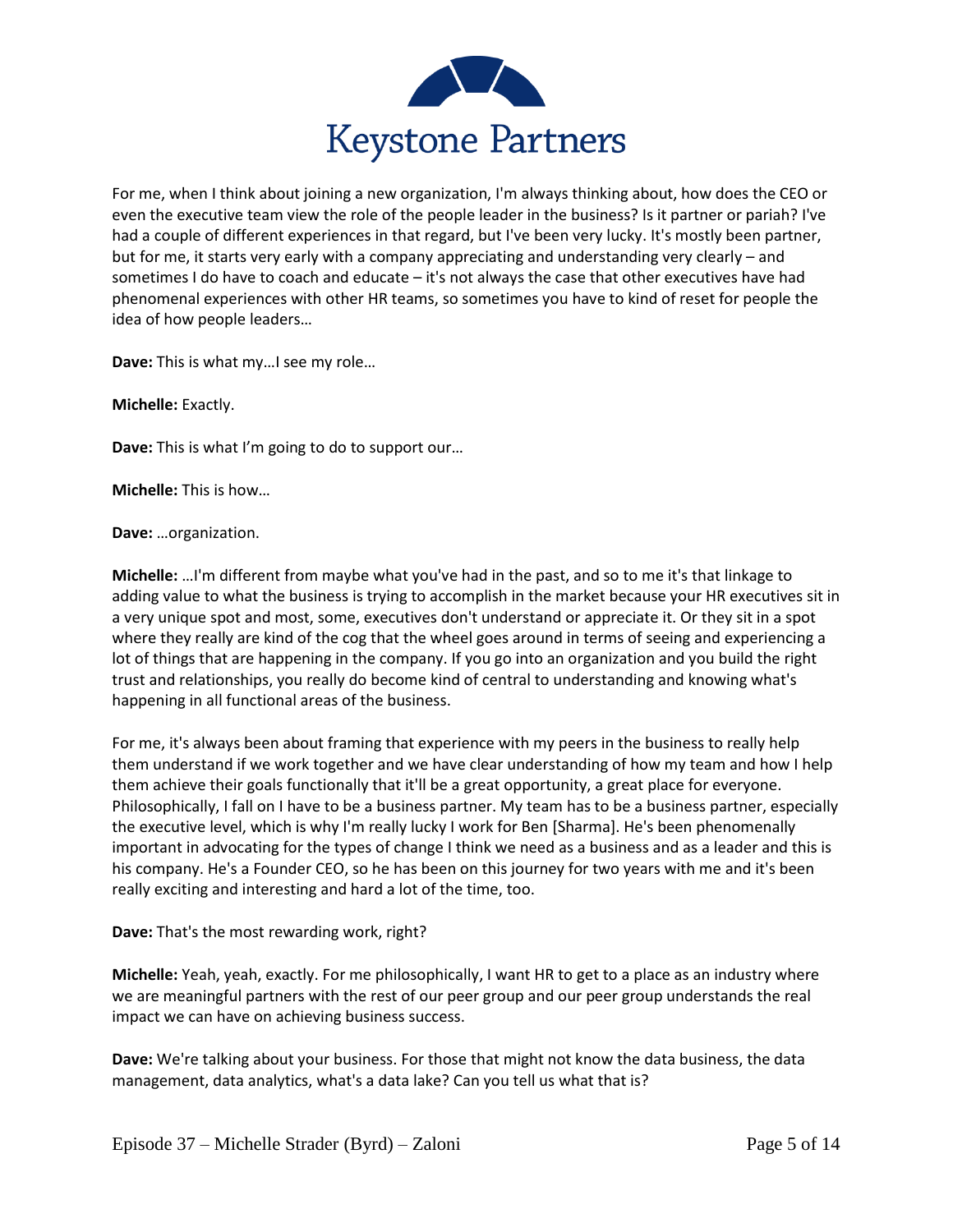

**Michelle:** I can tell you a little bit.

**Dave:** I just noticed on your website and I'm like, "I probably should know what that is," but I don't, so…

**Michelle:** High level, the Zaloni data platform is the platform that we sell, is the software solution and we are an enterprise software solutions provider, so we go into Fortune 1000, but we'll talk to anyone who's interested…

**Dave:** The target market is that size…

**Michelle:** That is really kind of the target because it is enterprise software, and we will help those companies take what we traditionally refer to as data swamps, where you have these segmented or siloed teams sometimes in companies, especially these large enterprise organizations where they've got data sitting in different areas of the business and not really talking to each other and not really able to get insights from that data. The goal of what we do in going into companies is being able to take those data swamps and via ZDP, which is what we call our Zaloni Data Platform, kind of streamline in into one platform so that our companies can get these transformative business insights.

**Dave:** Since you're in the data analytics world and data management world, how do you use data in your department?

**Michelle:** Well, we're just starting to explore that. We are in our next phase of growth organizationally, not just in terms of customers but also in terms of employees. We have a couple of systems we'd already been using to try to get some baseline people metrics in terms of the business, and so I've been reporting on that for probably a year. I'd always been super fascinated with the idea of engagement and really trying to understand because I have so many employees all over the world and the cultures are different.

The experience for our India team, regardless of the culture I try to create in this one global team aspect, there's still nuances to it on the ground. Took a lot of time to kind of understand that, and so from a metrics perspective, for me it all tied back into not just standardized HR metrics and KPIs, but how do we really get a pulse on how our people are doing? I didn't have a good way to do that. I don't see all of my employees every day.

**Dave:** You can't spend all of your time on a plane to India…

**Michelle:** I can't. And one of the things that we working to do in 2019 to continue our journey on full alignment around strategy and company goals and vision and getting to kind of what we wanted to expand on and grow as a company, we kind of linked it back to this engagement discussion we were having. One of the things that Ben was really passionate about doing this year was we wanted to start implementing OKRs as part of our annual and multi-year kind of planning process. OKRs takes some discipline and they take some planning because the model is really founded on transparency around communicating objectives and key results, which is what OKRs stand for and creating transparency top to bottom for everyone in the company.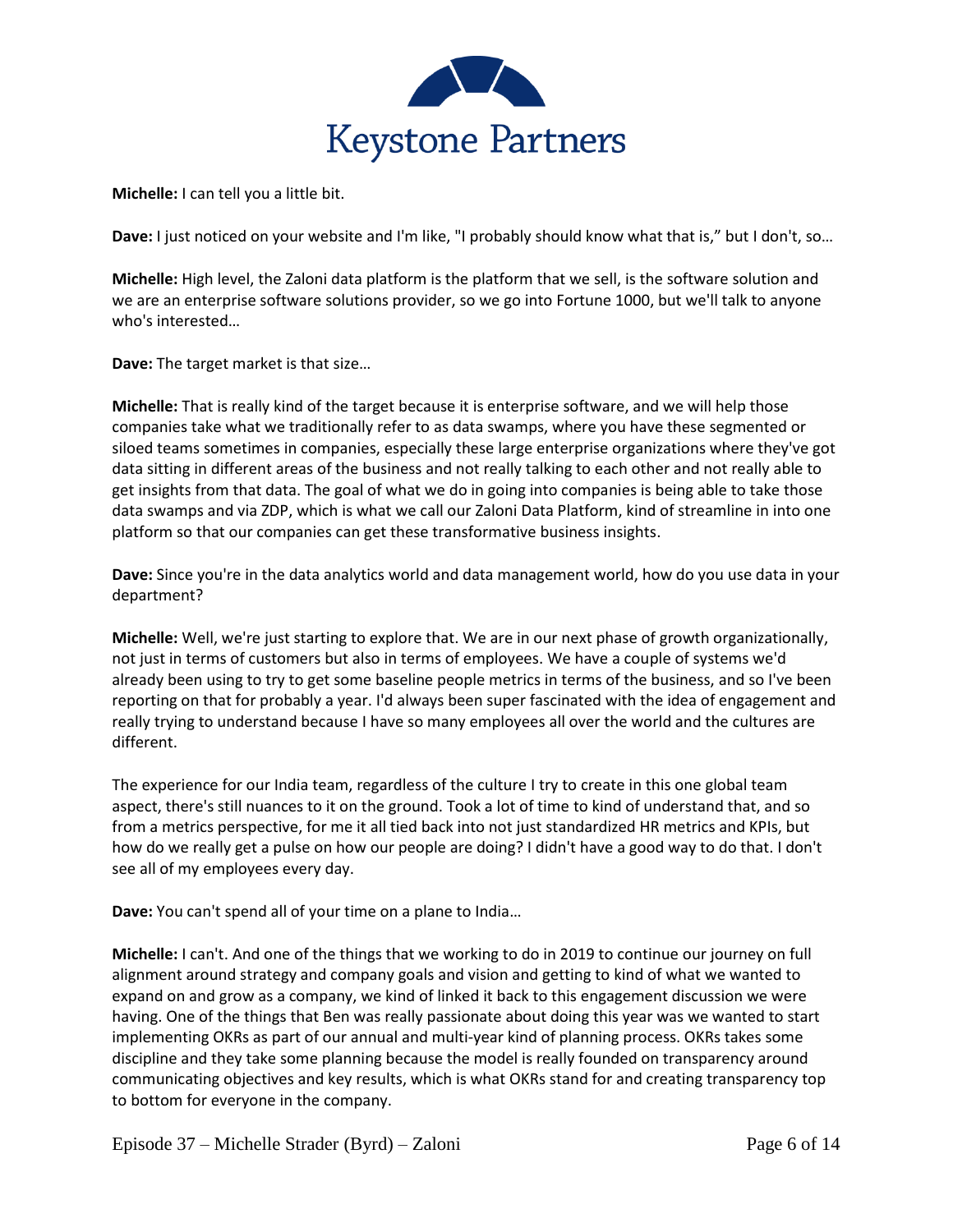

To do that, we needed a platform to be able to leverage, and so in February of this year as part of that journey, we decided to go partner with a company called 15Five, which is based out of San Francisco, but they have a team here in Raleigh, which was one of the core reasons I chose them. My customer success team is here and they have a couple of other functions here in Raleigh. They were also part of the Raleigh community, which I think was really important to me in how we connected with the community here, and so this platform allows us to not only set and manage and create transparency around OKRs, but it's created an opportunity as a company for us to measure engagement and in a meaningful way, not just to say we do it and here's how people are feeling and what are we going to do about it, but to actually effect real change in the business and how we run the business.

Every week, employees are kind of in 15Five and they are reporting on their priorities for the week, their objectives attainment, what they're doing to work towards their OKRs, and they're reporting on how they're feeling, so there's a one-to-five scale and that way they tell us how they're doing…

**Dave:** I'm loving my job today, I'm not at all…

**Michelle:** Or this week.

**Dave:** This week is awful.

**Michelle:** They kind of rate it…

**Dave:** They have to weekly…they have to go in…

**Michelle:** They have to do it weekly.

**Dave:** Their managers are making sure they do it? Or is it…

**Michelle:** What's happening is the whole concept of the 15Five is it's 15 minutes to do your weekly check-in for the employee. It's five minutes for your manager to review it. For our employees, they do it on Friday and the manager has to review by Monday, and so our completion rates in the first couple of months are close to 95%.

**Dave:** That's great.

**Michelle:** As an HR person who's been inside of using systems for years, that's really good, and our employees culturally are already very forthcoming, so we hadn't had an issue with them being direct and honest with us about how things were going. It was just really hard to get it all into one place where we could report on it and look at it and really think about it.

**Dave:** Can only their managers see what they've written? Or can…

**Michelle:** It depends…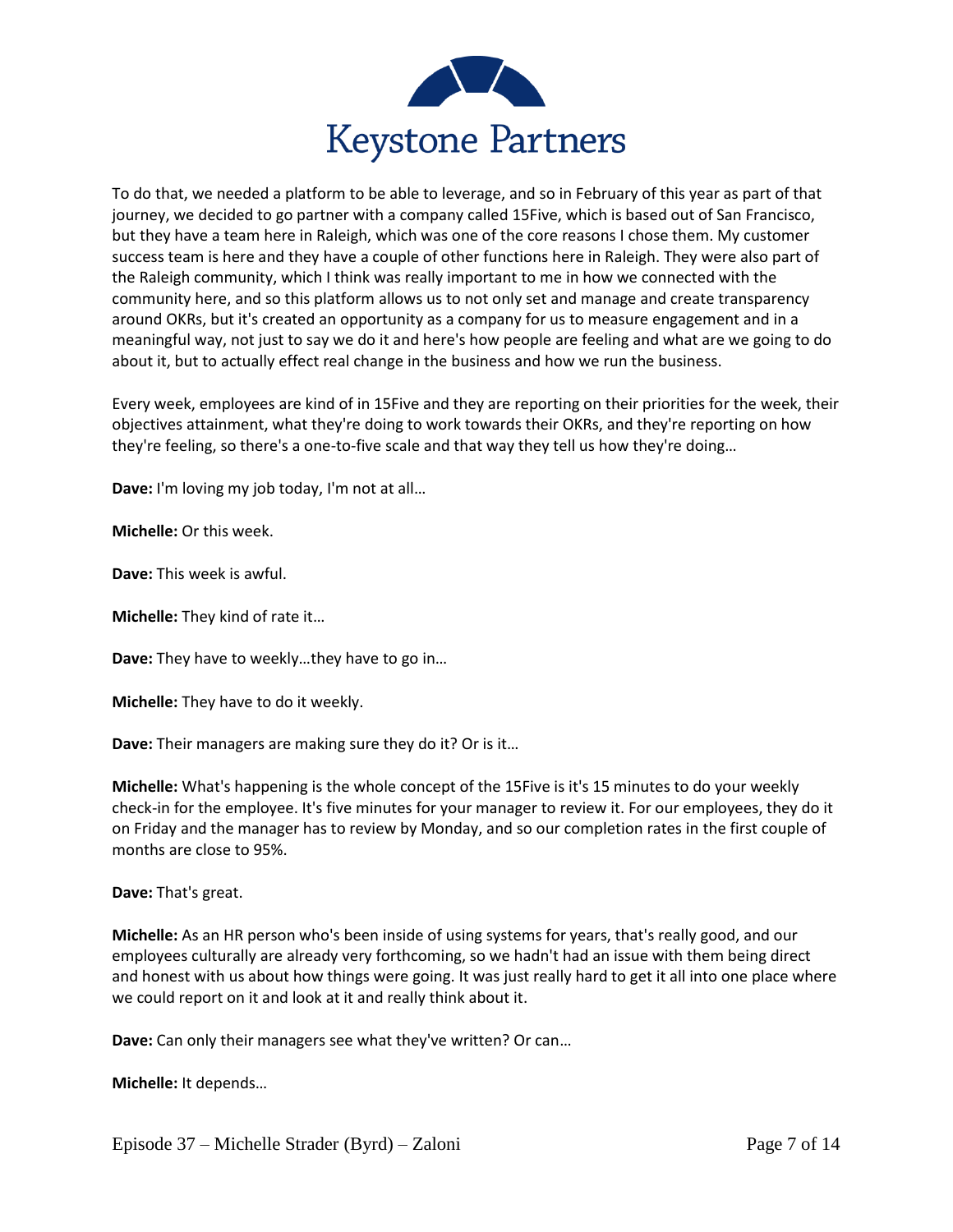

**Dave:** You see... can you go in? Or is it more confidential?

**Michelle:** I can but I don't, but I do have the ability to look at broad reports across the organization.

**Dave:** You want to get the themes.

**Michelle:** Right, we get the themes, and so I do get the weekly pulse, which is a weekly average of everyone's rating as in how they're doing. We track that week to week, and then we look at submittals for the week. We look at making sure the reviewers are reviewing, which is the managers, and then we can pull reports on the answers to the questions that we rotate, not specific to an employee necessarily, but more generally how people are responding to those questions. Inside of the 15Five, employees can work with managers and if they don't want the comments to be private, they can allow the managers to share it up so they can pass it up.

Our goal with it was to be transparent, so we've kind of told employees how the permissions work and what the visibility levels are, and the tool is really great about telling you who can see what. They give you little warnings so that if you put this in…

## **Dave:** That's good.

**Michelle:** This is who will see it to create, again, transparency for them, but what we've been able to pull out of that, getting back to the metrics, is every Monday when we have our exec staff meeting, we are reporting on the pulse. We are reporting on how we're doing with submissions and reviews and the things that we're seeing, and then also on our OKRs and how we're doing on moving towards completion of OKRs organizationally.

Two things that have been super exciting for me are seeing the executive team embrace and really own this and use it with their teams to drive accountability and to deliver on results. I think that we've already seen positive outcomes from that. I can't say that there's been one thing, but I'll tell you there's another piece of the platform that does recognition, and it's called a High Five. You can integrate it with Slack and we've set up a Slack High Five channel and we do a month or quarterly all hands meeting. A lot of companies do that. Part of it was about celebrating achievement, and right before the all hands I'd send out a, "Hey, nominate your employee, your coworkers for"... it was always really hard to get feedback from people.

Now that we gave this High Five Slack channel, as people are submitting their 15Fives every week, they can give High Fives at the end of their 15Five. It has been so cool to see all the recognition happening.

**Dave:** The tool makes it easy to do so you don't have to like…

## **Michelle:** Super easy.

**Dave:** …I'm in the middle of something and now I've got...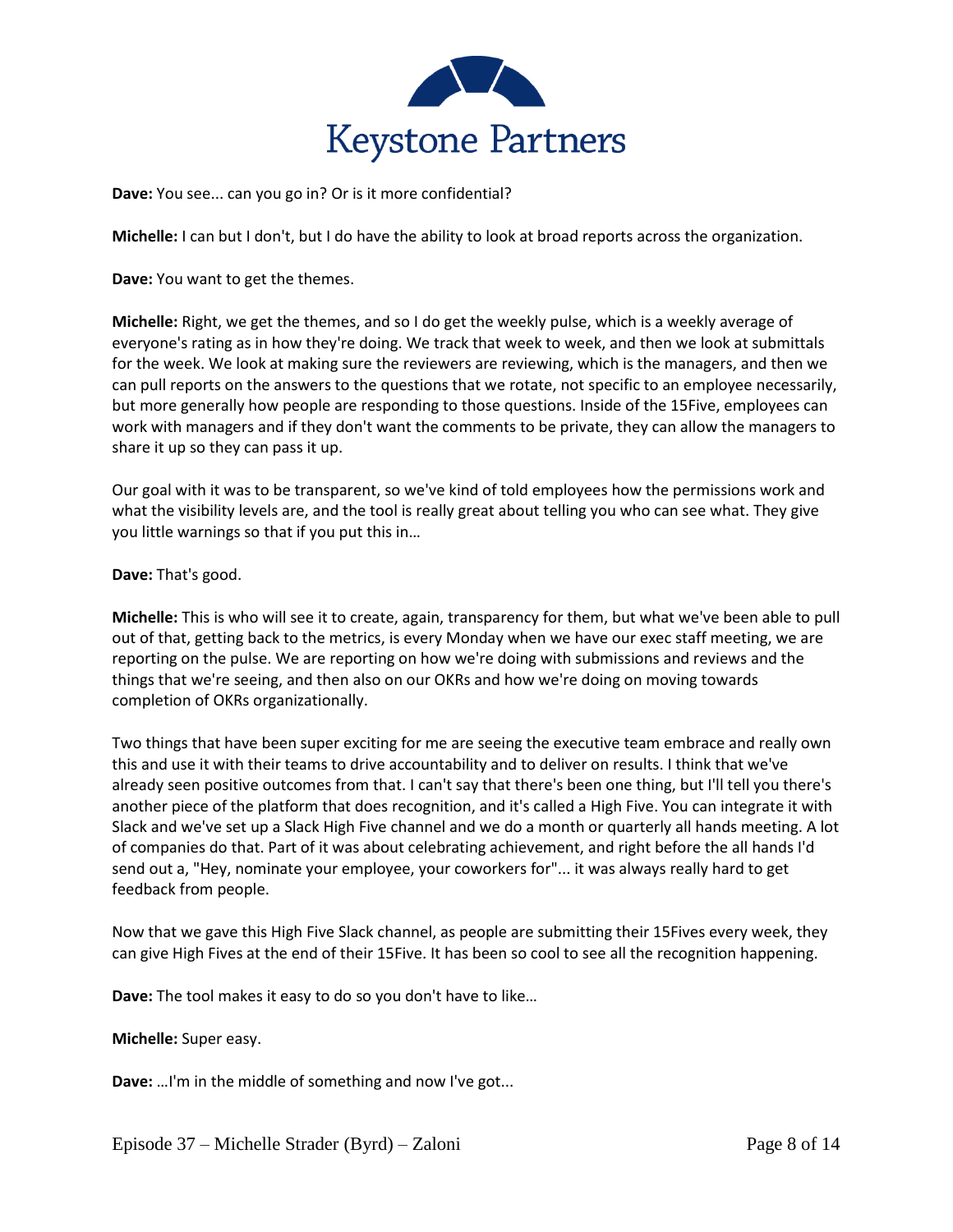

**Michelle:** It's right there, and so it all feeds to the Slack channel. It alerts the employee that you tag, but everything feeds to the Slack channel so you can click on the Slack High Fives channel any time and you can read. It's so... I don't know, it makes me feel happy and I think that for folks who are... One of the things that we hear is the sharing of knowledge when you're a global company, whether it's global customers, global employees, that communication is so critical and it's so hard. It has to be so intentional. This little High Five channel and just the opportunity to do that I think has been super special for our people and it's opened up my eyes to how people are contributing in the organization across the company.

**Dave:** What else is important to employees at Zaloni about the way you work here together?

**Michelle:** What we're finding and what we're certainly hearing from our employees, it varies a little bit. I do think the attraction for Zaloni specifically is our work in big data, especially with the buzz terms of AI and ML and the work that's happening in our space in those two areas and how we think about how companies use data. We are on kind of the bleeding edge of some of the most interesting technologies that are happening in the space. It's topically very relevant. A lot of times what we hear in my team is it's really all about learning. Learning, learning, learning, they want to learn. Big, big thread and for us the challenge is keeping up with them learning as fast as they want to learn and having the opportunity for them to work on things that give them the learning.

Learning is just huge right now I think in big data, and because there's so many companies kind of dipping their toe in or diving into the deep end of the pool around big data, there's a lot to think about when it comes to learning and how you develop your people, but for us it's all about learning.

**Dave:** That's a great insight. Wow.

**Michelle:** What I'm seeing from the High Five channel is the mini communities that we create on these teams in the company and the work that they get to do that's so meaningful to these customers and when we get customer recognition and they're sharing that customer recognition with the team members. It's just really cool to see that continuity and to kind of watch it come around full circle because I'll hear about things that happen in the business, but when things are kind of knocked in with our hair on fire, sometimes things get overlooked, and so hearing about that has been really cool and seeing how people are learning in the business is really cool. Again, not to go back to 15Five, but just that visibility that it's created for me in terms of understanding what people are working on, how they're contributing, it just raises everything up.

**Dave:** What advice would you give if you could write a letter and send that back to you when you were 25 or 30 years old? What would you write? What would you put in that letter?

**Michelle:** Lots of things. I was, again, very lucky early in my career. I had an opportunity to build a really special team at one of the companies I worked at in Atlanta, and I had a number of folks on that team who, regardless of my shortcomings at the time and I had a lot of early success in my career. I had a lot of responsibility at a very young age, so I had some folks who worked for me that were kind to me and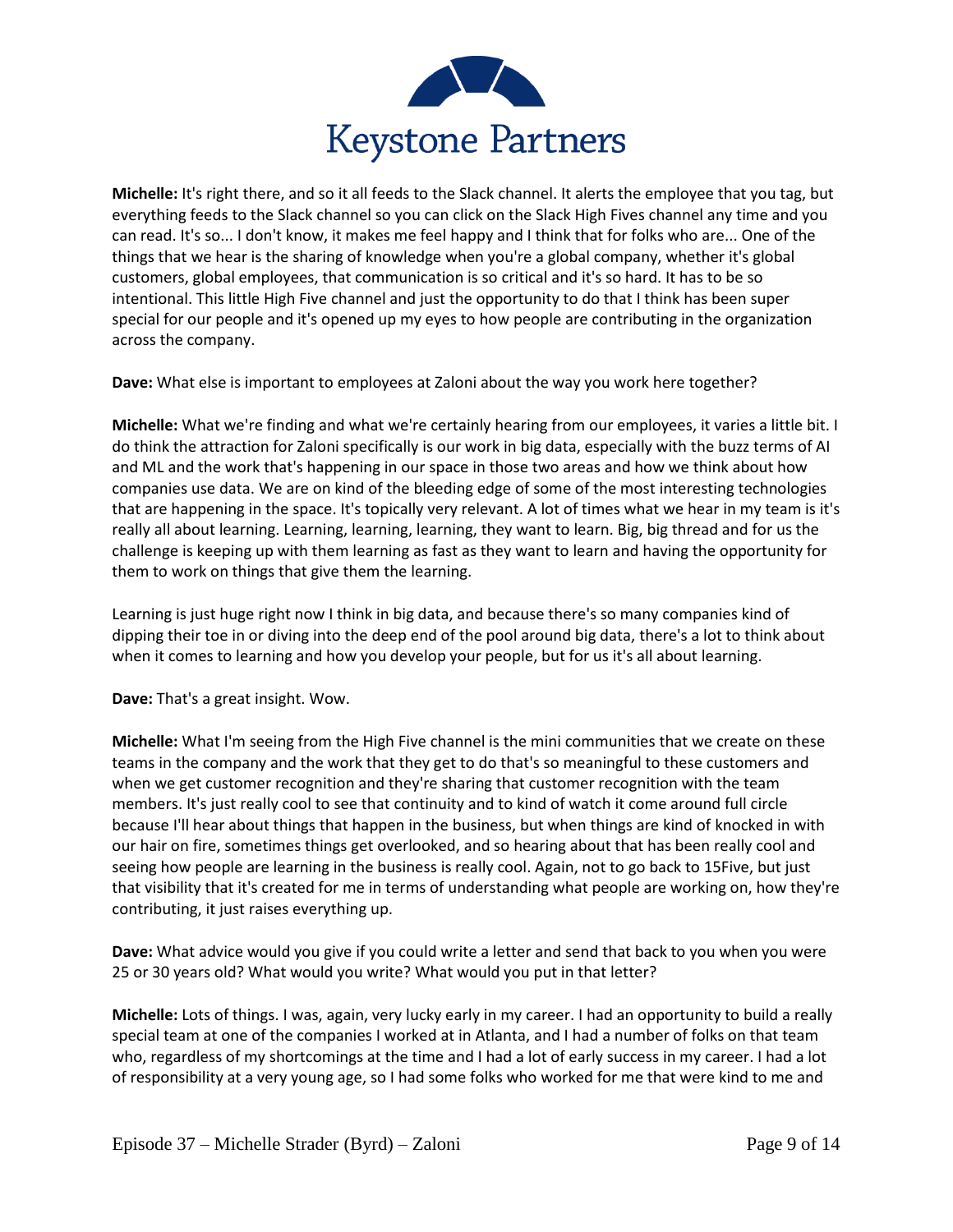

helping me explore, building my leadership competency and my HR competency and really gave me pivotal feedback. I was lucky to have some of that, but I don't think everyone is that lucky all the time.

I think, too, the other thing that I would really tell myself is that for women, in particular, and working in tech…

**Dave:** These are people that were working for you…

**Michelle:** Working for me. These were…

**Dave:** That gave you some…

**Michelle:** …these were people who actually worked for me…

**Dave:** …some candid…

**Michelle:** Very candid, professionally candid but we were exploring 360 feedback and we were exploring transparent 360 feedback in this company. I got the opportunity in this particular role to really try a bunch of really innovative, cool things. I had a broad license because the person I reported to was fantastic and was very creative and was very open to it.

**Dave:** Gave you a lot of…

**Michelle:** Gave me a lot of…

**Dave:** …autonomy…

**Michelle:** …a lot of autonomy, and I'd been very lucky and hired a lot of really wonderful people on the team. I had a style back then.

**Dave:** I know where you're going.

**Michelle:** You know?

**Dave:** I know where you're going. What you're saying is the advice is get feedback early.

**Michelle:** Yeah, and not necessarily just from people that work for you, although I think there's for a lot of leaders that's a real missed opportunity is that we ask peers, we ask mentors outside the business, we ask executives, but we don't necessarily talk to folks who work with and for us every day. I think it's a real missed opportunity to bring some self-reflection and self-awareness to how your own journey as a leader.

That's one thing, and then I think for me as a woman working in tech, I'm really obsessed with Brené Brown's work right now.

Episode 37 – Michelle Strader (Byrd) – Zaloni Page 10 of 14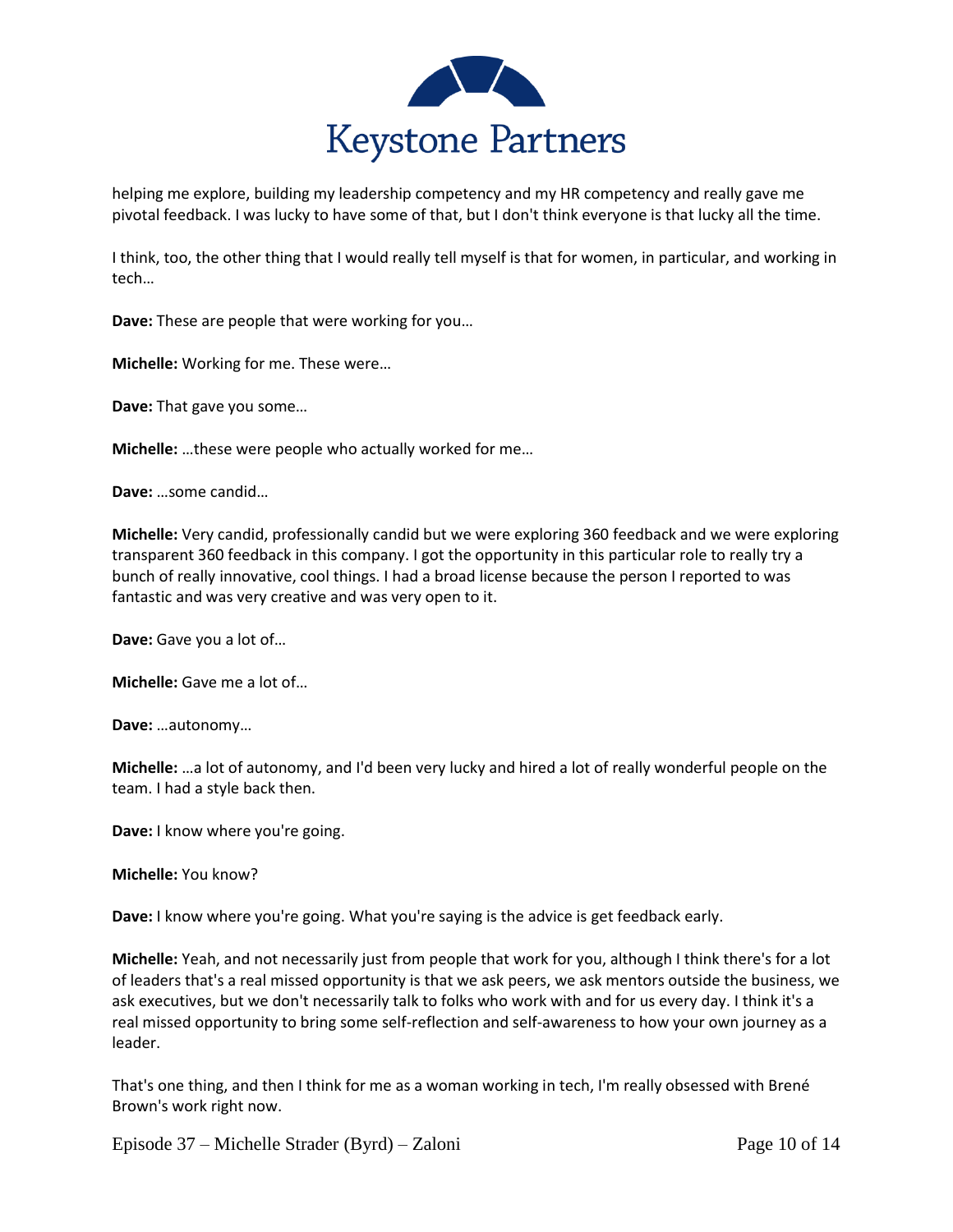

**Dave:** She is very impressive. I've seen some of her TED Talks. I think incredible.

**Michelle:** Just the translation of her work into your personal life or your professional life. Just the work that she's doing on vulnerability and shame, and I think earlier in my career, there's so many things I didn't do or risks I didn't take because of fear or fear of vulnerability, and so that to me has been even where I am now as a relatively confident, successful executive, her work now, it just hugely resonates to me…

**Dave:** It still challenges you…challenges you today …

**Michelle:** I still think... I still don't have it quite figured out, but it's still really interesting to explore it and think about it for other generations of leaders that I'm developing or working with. When I was in Atlanta, a lot of the folks I had hired at roles in companies in Atlanta, they've kind of peppered out and taken on leadership roles in other startups in Atlanta and it's been so fun to see them evolve and grow and kind of become…

**Dave:** I'm sure you and stay in touch and…

**Michelle:** …the next... I do, I do. They're some wonderful, wonderful people I've had a chance to work with and have made me better at what I do, too.

**Dave:** That's great. Great answer. Well, we produce this podcast in cooperation with the Northeast Human Resources Association, which is the biggest SHRM chapter in the Northeast. Kind of like TSHRM here in the Raleigh-Durham market, and we have a Young Professionals Group. We have the NEHRA YP, Young Professionals, question of the podcast. This one comes from Sarah Dumont, who is actually the producer of this podcast. Her question is, "What advice would you give... what resources, thought leaders, experiences do you recommend to somebody that's looking to have your job someday?"

**Michelle:** The one thing that's worked for me that I think, again, sometimes HR leaders can overlook is the value and power of a network. Taking and investing the time and intentionally making connections. It's funny, but Ben, our CEO, he is the best I've ever seen at this. He's my... I have a recruiter, she's wonderful. Her name is Kristen Wise. She is great. She is even amazed at how successful and just diligent Ben is in terms of connecting people.

**Dave:** What kinds of things does he do? Give us an example of what the activities look like.

**Michelle:** I just think that as a Founder-CEO who's working to build a company in this space and in technology and this market that he's super curious and so for him it's not even a thought. Like if I don't know how to do something or if I want an input on an idea or if I want to kick something around, I'm just going to go find somebody to kick it around with, and because of his network, he's been doing this for so long I think because his network has just gradually built over the years, there's not a topic I could probably give him that he couldn't find me somebody to talk to, to seek counsel on or advice.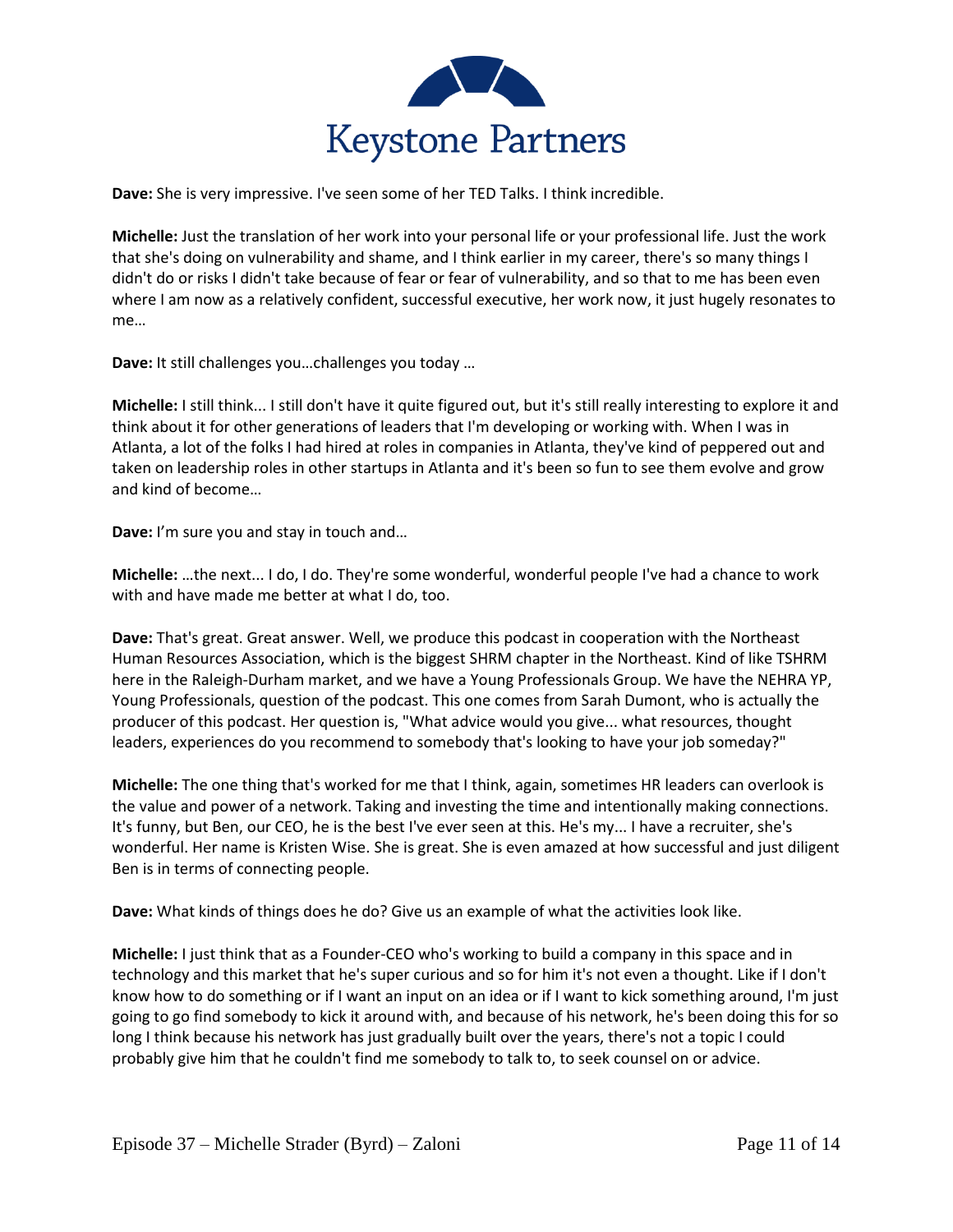

**Dave:** Well, isn't it interesting that you said that one of the top qualities he has is this curiosity, and then you talked about what's important to your employees here, it was learning. You can see that it's all…

**Michelle:** Clearly, that's why, but yeah.

**Dave:** Well, I'm sure there's some connection there, right?

**Michelle:** Well, I think, too, getting back to culture, I think that we had to stack rank competencies, like intellectual curiosity for us is quite high on the list of things that you need to work here. In our space and the types of skill profiles we recruit for, it's not usually a challenge, but that is definitely I think a good describer of kind of Zaloni culture and employees.

**Dave:** That's great. Why don't we shift to some lighter questions?

## **Michelle:** Sure.

**Dave:** If you could go to dinner with any living person, who would it be and why?

**Michelle:** Well, there's a couple. I've already mentioned one. I'm super obsessed with Brené Brown.

**Dave:** You would love to go with dinner with Brené.

**Michelle:** I think not only is her work amazing and I just kind of dig her. I watched her Netflix *Call to Courage* a couple of weeks ago and she just seems like she'd be really fun and cool. I think that could be really interesting. The second one is I think having dinner with Michelle Obama. I think that would just be…

**Dave:** Your namesake.

**Michelle:** My namesake, yeah.

**Dave:** I heard you sneak that in.

**Michelle:** Me and Michelle. Regardless of political affiliation, I think her journey as First Lady and some of the work that she did and kind of how she's come out of being First Lady at the end of her husband's term as President I think has been really fun to kind of watch what she's doing now and how she's engaging women across the country in interesting ways, but I think that could be really cool.

**Dave:** Excellent.

**Michelle:** A little intimidating, but very cool.

**Dave:** I have a feeling you'd…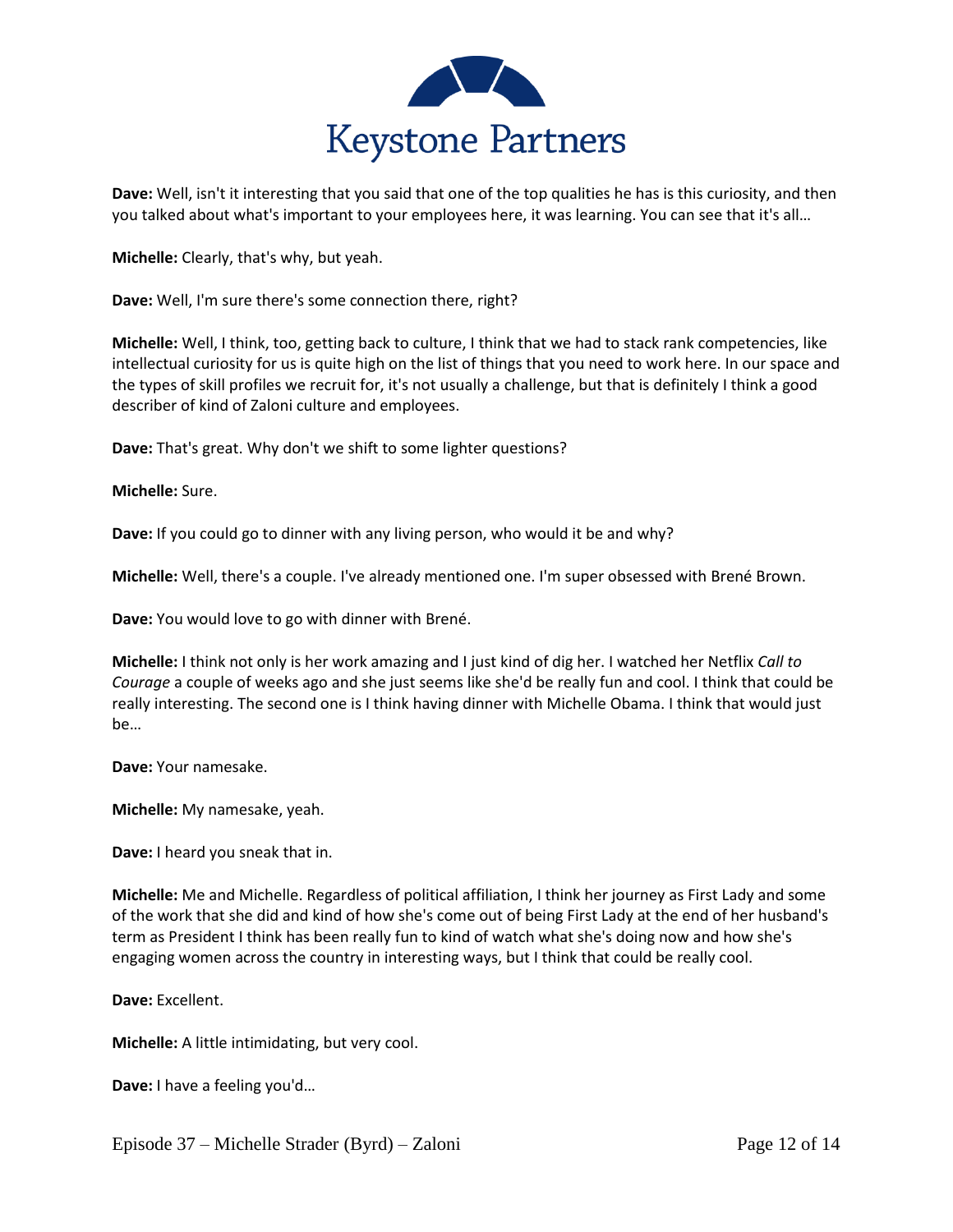

**Michelle:** Would I be okay?

**Dave:** …you'd be great. You'd be great in that discussion.

**Michelle:** That would be good.

**Dave:** What's the best performance you've ever seen? Could be musical, sports, artistic thing.

**Michelle:** Two things. Any basketball game where UNC is playing for a National Championship, that's pretty amazing.

**Dave:** Did they win while you were in school?

**Michelle:** They did.

**Dave:** Oh, congratulations.

**Michelle:** They did.

**Dave:** That's awesome.

**Michelle:** When I was a freshman, so you guys can do the math on that.

**Dave:** Well, they might have won multiple years.

**Michelle:** Not while I was in school. Not while I was in school. That's always fun, and then got to go see *Wicked* in London a few years ago. Just from an art perspective, it was really cool.

**Dave:** That was the spinoff on *The Wizard of Oz* from the Wicked Witch's perspective.

**Michelle:** Silverpop had an office there and we had a good-sized team and so I went twice a year and always tried to kind of do something with the team there and so we'd go see a show and saw *Wicked* there and it was…

**Dave:** In Boston we'd say it was a wicked good show.

**Michelle:** Wicked good show.

**Dave:** I don't know if you know that we say that.

**Michelle:** I do. I do. I do.

**Dave:** My last question for you, what's something interesting that you're willing to share that we couldn't find on your LinkedIn profile?

Episode 37 – Michelle Strader (Byrd) – Zaloni Page 13 of 14